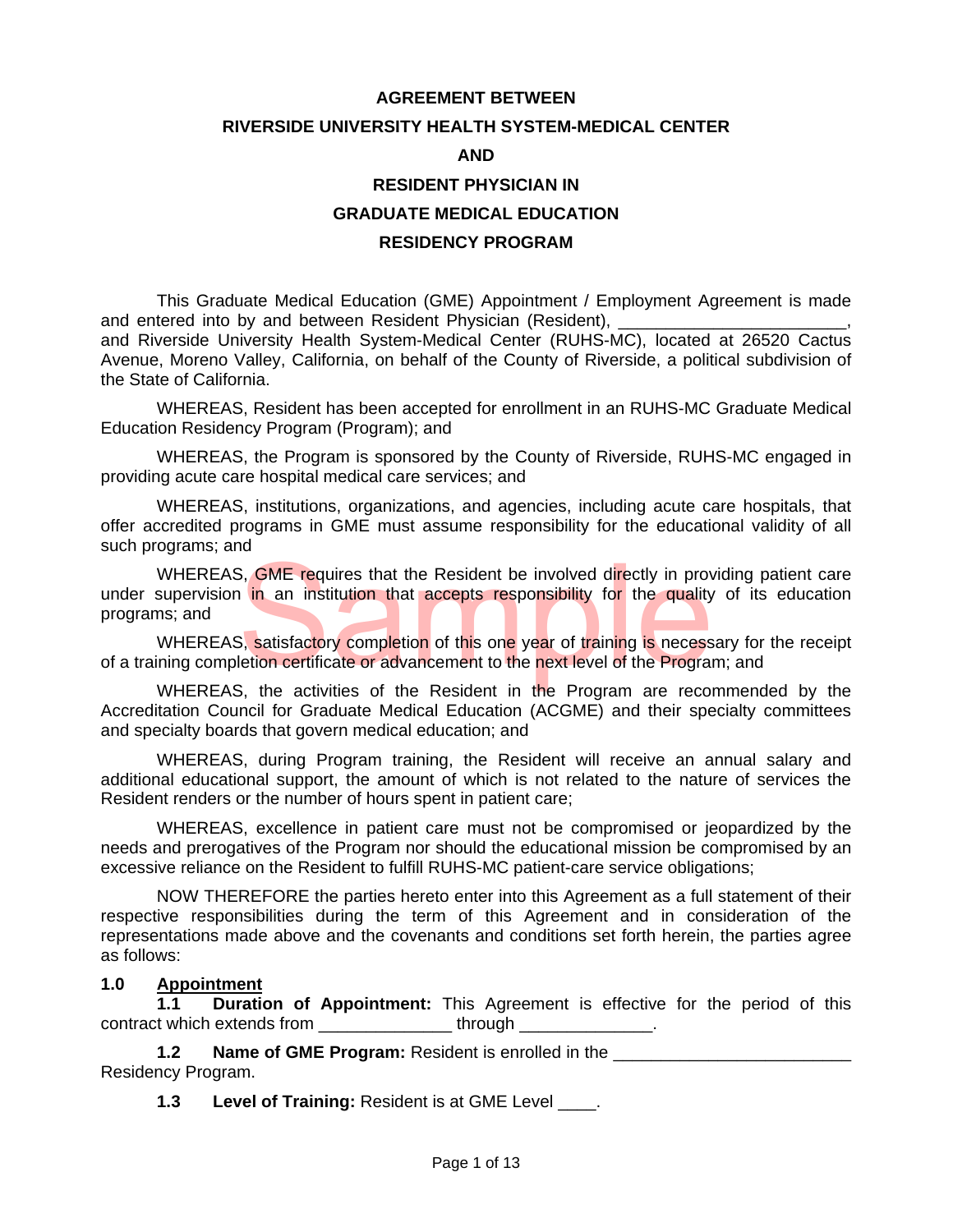# **2.0 Administration**

The Director of Medical Education and the Program Director for the GME Program shall administer this contract on behalf of RUHS-MC.

## **3.0 Compensation**

**3.1 Salary:** Annual salary is contingent on the GME Level as established by the County of Riverside for Resident Physicians. Resident salary is entitled annually.

**3.2 Benefits:** Resident will receive the benefits listed in Exhibit A, attached hereto and thereby incorporated herein.

**3.3 Orientation:** Residents at GME Level 1 will be required to participate in a period of orientation training to occur prior to appointment, from June 17, 2020 through June 30, 2020. Residents at GME Level 1 will be compensated for participation in orientation training at the annual rate for GME Level 1 Resident Physicians in effect during the orientation training period.

## **4.0 Termination**

**4.1 For Cause:** RUHS-MC may terminate this Agreement immediately for any of the following reasons:

A. Professional incompetence of the Resident.

C. Serious neglect of duty or violation of RUHS-MC rules, regulations, or

policies by the Resident.

B.<br>
Substantial breach of the terms of this Agreement by the Resident.<br>
C.<br>
Serious neglect of duty or violation of RUHS-MC rules, regulations,<br>
D.<br>
Conduct by the Resident seriously and clearly prejudicial to the be<br>
Inte D. Conduct by the Resident seriously and clearly prejudicial to the best interest of RUHS-MC.

E. Unapproved absence of the Resident from the Program.

 F. If the Program Director determines that the Resident has failed materially to comply with any specific obligations or intent of this Agreement, he/she shall be authorized to take action to terminate this Agreement or take such disciplinary action, as may be appropriate, subject to the appeal, hearing and review procedures for Residents at RUHS-MC. Such termination of disciplinary action shall be in writing to the Resident. However, if it is determined that any action by the Resident can seriously effect immediate patient care, a termination or suspension shall become immediate, subject to review.

G. Resident Incapacity: RUHS-MC, by written notice to the Resident, may terminate this Agreement during the incapacity of the Resident due to illness or injury, at any time after the continuation of such incapacity for more than sixty (60) days, or upon exhaustion of any leave to which the Resident is entitled during such incapacity under the Family Medical Leave Act, whichever occurs at a later time.

## **4.2 By Mutual Consent:**

 This agreement may be terminated at any time by the mutual consent of both parties. Both parties shall designate their consent to terminate the agreement by completion of Exhibit B "Written Release by Mutual Consent," attached hereto and thereby incorporated herein.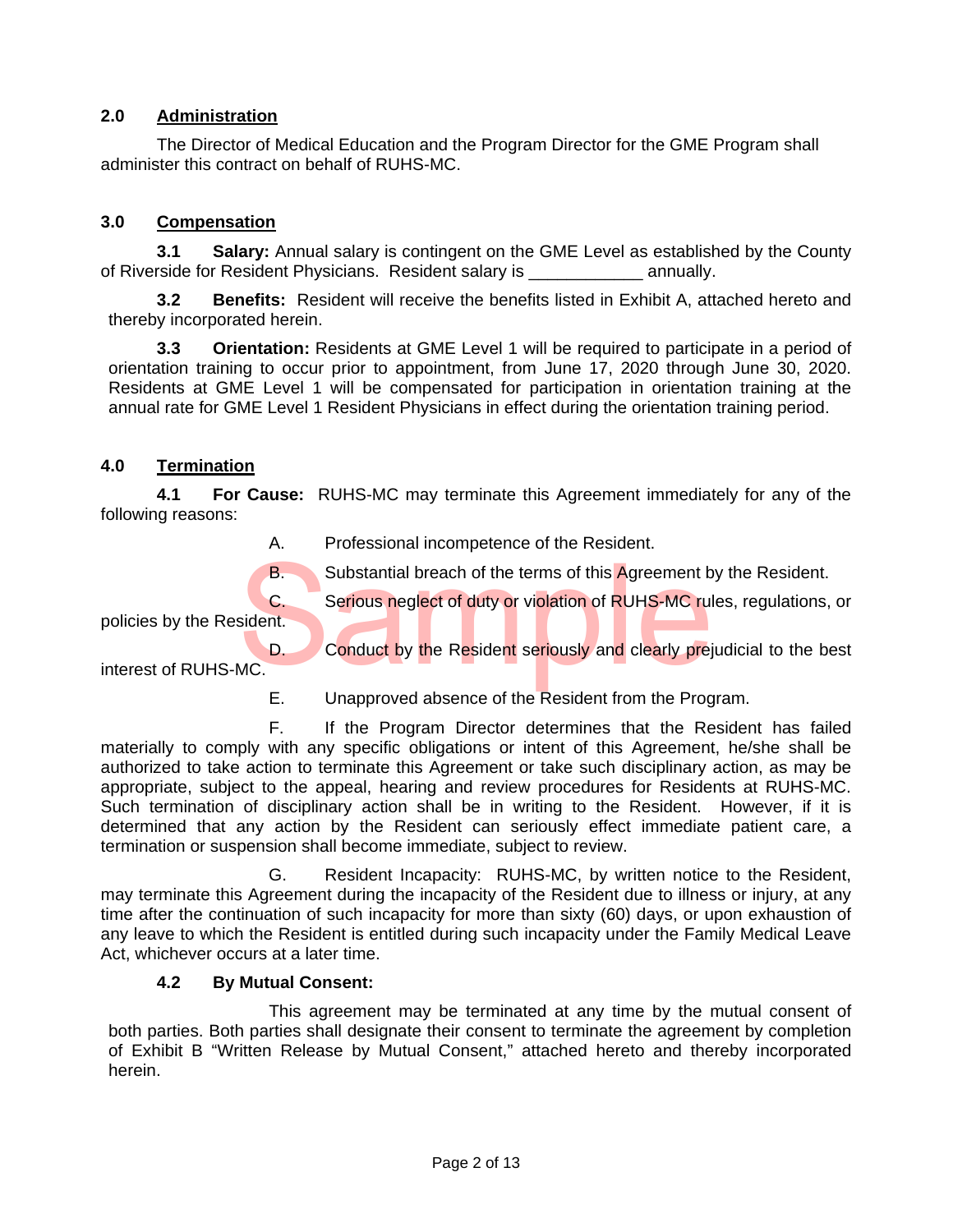# **5.0 Obligations of RUHS-MC**

RUHS-MC agrees to:

A. maintain the Program accreditation.

B. provide a suitable environment for GME training, education, and experience consistent with the standards promulgated from time to time by the ACGME and which meet the standard of the appropriate specialty.

 C. designate a Program Director to serve as the person responsible for the implementation of this Agreement. The Program Director and/or designee(s) will be responsible for the overall supervision of the Resident. Attending physician(s) will be responsible for direct supervision of patient care as may be provided or assisted by the Resident.

 D. provide involvement of the Resident in appropriate areas of patient care, patient rounds, educational conferences/seminars, and committees.

 E. provide on-call rooms, id badges, uniform coats, scrub suits. While on call duty, the Resident will be provided with access to shower and toilet. Towels will be provided. Personal hygiene products are the responsibility of the Resident.

F. provide access to food seven days a week, 24 hours per day.

 G. provide the Resident with an educational program regarding physician impairment, including substance abuse. The Resident acknowledges that the RUHS-MC Graduate Medical Education (GME) Policy Manual and the Medical Staff Bylaws, Rules and Regulations, made available to all Residents, contains information regarding the RUHS-MC policy for addressing physician impairment, including impairment related to substance abuse.

 H. provide the Resident with an educational program regarding fatigue recognition, mitigation and management.

ian impairment, including impairment related to substance abus<br>provide the Resident with an educational program<br>tion and management.<br>provide the Resident access to participation in the Co<br>nce Services (EAS) that provides c I. **provide the Resident access to participation in the County of Riverside** Employee Assistance Services (EAS) that provides counseling, psychological, and other support services on a confidential basis, including matters relative to Resident impairment.

 J. provide the Resident with new employee and GME orientation which includes, but is not limited to, education about relevant County and RUHS-MC policies and programs; provision of County and RUHS-MC policies, including but not limited to the Prohibition and Reporting of Harassment policy, Zero Tolerance for Workplace Violence, and the Code of Ethics; and employee rights and responsibilities. The Resident acknowledges that new employee and GME orientation training occurs prior to the start of the term of this agreement and that participation in this orientation training is mandatory.

 K. be responsible for promoting patient safety and education through carefully constructed clinical and educational work hour assignments and faculty availability. RUHS-MC will abide by all ACGME requirements regarding work hours and the work environment for Residents as applicable.

 L. provide free photocopy facilities for professional and educational purposes only. Reasonable judgment to prevent waste and unnecessary cost is expected.

 M. provide ancillary support services that include 24-hour phlebotomy and intravenous services; 24-hour access to patient medical records for patient care purposes; radiology, laboratory, and other diagnostic services; transport and escort services; medical unit clerical services; and department secretarial services.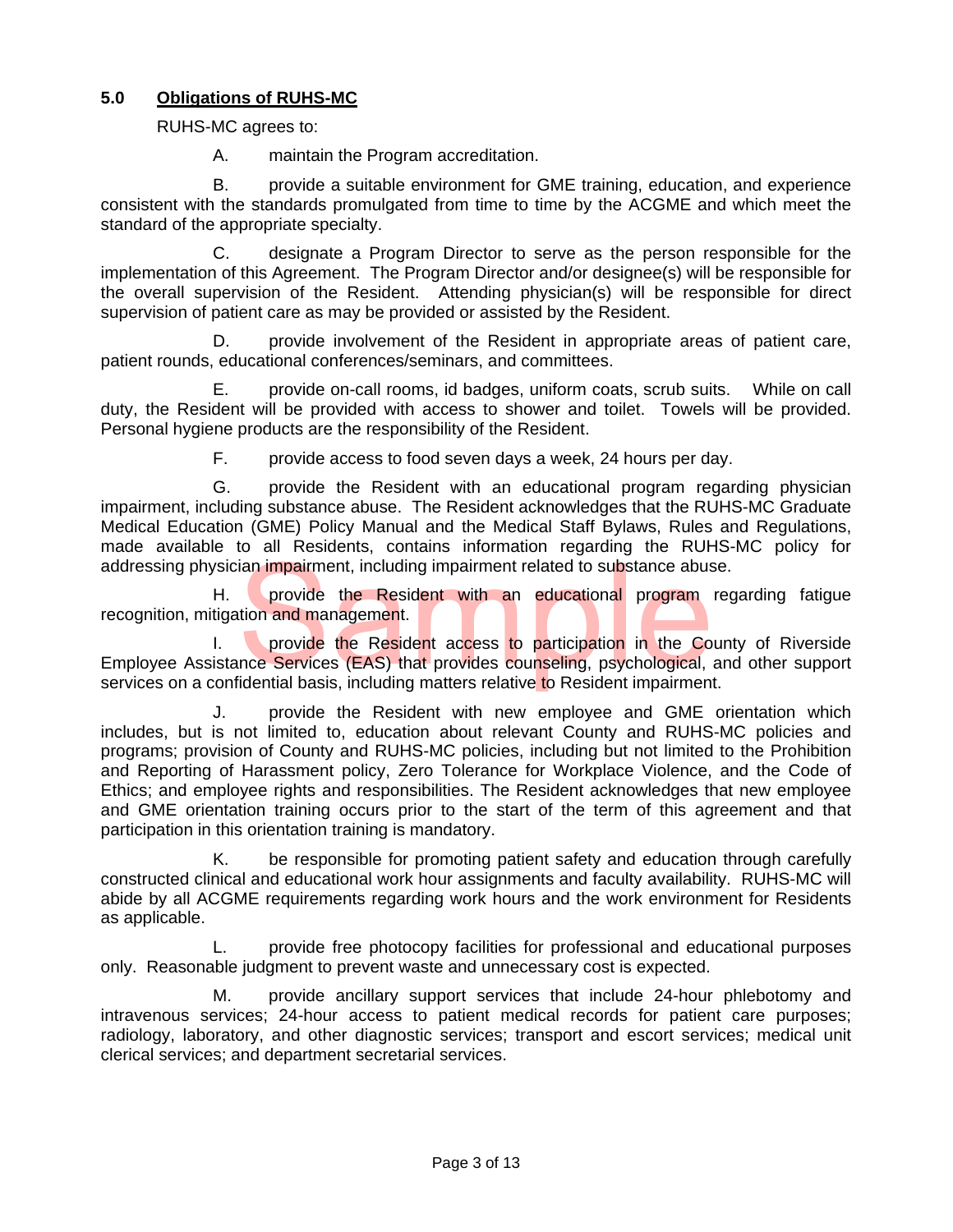# **6.0 Obligations of the Resident**

The Resident agrees to:

 A. participate in and cooperate with Quality Improvement/Risk Management activities as directed by the Program Director, Quality Management Department Manager, or County Risk Management, and to provide such statistical information as may be required to fulfill the Quality Improvement/Risk Management/Patient Safety efforts of RUHS-MC.

 B. abide by all ACGME requirements, as applicable, regarding work hours and RUHS-MC policies and procedures regarding the medical staff work environment.

 C. obtain (at Resident's expense) State of California medical licensure as required by California law. Failure to obtain and maintain such licensure may be grounds for dismissal from the Program.

 D. carry out assignments and rotations as defined by the Program Director and/or designee(s) according to the requirements of the ACGME.

E. adhere to the RUHS-MC dress code including, but not limited to, wearing an RUHS-MC ID badge at all times while on duty.

F. complete medical records in conformity with the Medical Staff Bylaws, Rules, and Regulations, and the RUHS-MC policies and proceduresl. The Resident shall comply with all RUHS-MC, Program, Medical Staff and Medical Center policies regarding the completion of medical records. Completion of the medical record, including but not limited to, dating, timing and signing all entries, is an integral component of medical care and is part of the Resident's responsibilities.

cooperate fully with RUHS-MC in its compliance with alcoreditation standards as may be enacted or amended from timolicies, procedures, and/or documentation requirements now r amended by RUHS-MC from time to time.<br>conduct h G. cooperate fully with RUHS-MC in its compliance with all applicable laws, regulations, and accreditation standards as may be enacted or amended from time to time and with all implementing policies, procedures, and/or documentation requirements now in existence or as may be adopted or amended by RUHS-MC from time to time.

H. conduct himself/herself in a professional manner consistent with the County of Riverside and RUHS-MC standards.

 I. develop a personal program of study and professional growth with guidance from the teaching medical staff and demonstrate the ability to assume graded and increasing responsibility for patient care. Furthermore, the Resident shall participate in safe, effective, and compassionate patient care under supervision, commensurate with the level of advancement and responsibility.

 J. participate fully in the educational activities of the Program and, as required, assume responsibility for teaching and supervising other Residents and medical students.

 K. participate in RUHS-MC committees, especially those that relate to patient care review activities. Residents are entitled to select representatives with voting rights, to participate on the RUHS-MC committees of GME, patient care review, and other committees required by the accrediting residency organization or as required by RUHS-MC administration.

L. apply cost containment measures in the provision of patient care.

# **7.0 Clinical and Educational Work Hours and Days Off**

 7.1 It is intended that the Resident will be entitled to one day off in seven, averaged over four weeks. Days off will be free from clinical work and required education, including at-home call. The assignment of days off will be the responsibility of the service on which the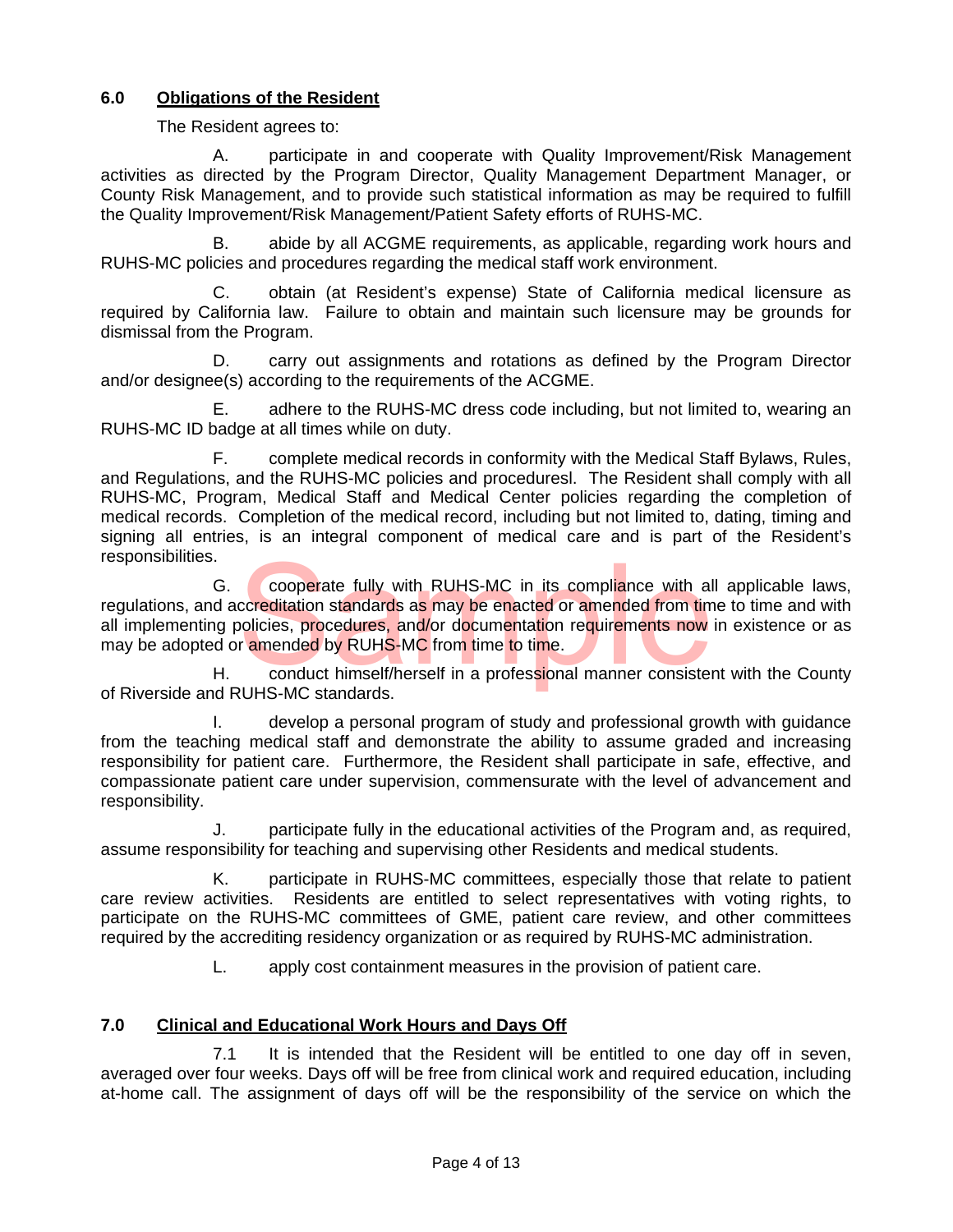resident is assigned. If there is any problem, it should be conveyed to the Program Director, who, in turn, will talk to the Chair of Service so the problem may be resolved.

 7.2 A maximum in-house workweek of eighty (80) hours per week, averaged over a four (4)-week period, with in-house on-call work scheduled no more frequently than every third night, is required. Rare exceptions to this limit may occur in certain specified circumstances (e.g., ensuring patient safety or taking advantage of unique educational opportunities). Such exceptions, however, must be approved by the Program Director and are expected to be unusual.

limit.

7.3 A maximum work shift of twelve (12) hours in the emergency room is the

 7.4 The Resident agrees to report work hours and days off to the Program Director at least weekly. The Resident understands that failure to report work hours as required may result in the delay of pay for said work hours.

7.5 The Resident must immediately report any violation of the RUHS-MC work hours policy to the Program Director and/or to the RUHS-MC Director of Graduate Medical Education.

# **8.0 Continuation and/or Promotion in the Program**

 The Resident acknowledges that continuation and/or promotion in the Program is contingent upon satisfactory academic and professional performance by the Resident. All Programs have formal evaluation procedures consisting of any or all, but not limited to, the following:

- Formal written evaluations by medical staff/faculty physicial<br>Scheduled written and/or oral examinations.<br>Practical examinations at the bedside.<br>Formal conference presentations. A. Formal written evaluations by medical staff/faculty physicians.
	- B. Scheduled written and/or oral examinations.
	- C. Practical examinations at the bedside.
	- D. Formal conference presentations.
	- E. Professional and personal characteristic reports.

In addition, the Resident should expect to review his/her performance with the Program Director and/or designee at least three times during the academic year as dictated by ACGME requirements. The certification of eligibility for specialty certifying examination is the responsibility of the Program Director. Any Resident receiving an inadequate evaluation may be required to repeat the rotation/assignment to obtain approval for certification by the Program Director or may be subject to removal from the Program as may be necessary. Any makeup time incurred must be completed at the end of the contracted year and/or before promotion to the next level of training.

 **8.1 Non-reappointment / Promotion by Program:** Should the Program decide not to reappoint / promote the Resident to a subsequent year of training, the Resident will be notified in writing no less than 120 days prior to the end of the current Agreement. However, if the primary reason(s) for the non-reappointment / non-promotion occurs within the 120 days prior to the end of the Agreement, the Program will provide the Resident with as much written notice of the intent not to renew / promote as the circumstances will reasonably allow. The decision by a Program to not reappoint or promote is subject to the appeal, hearing and review procedures for Residents at RUHS-MC

 **8.2 Non-Renewal by Resident:** If the Resident intends not to seek reappointment, he/she agrees to give the Program Director notice as soon as possible, but not less than 120 days prior to the date when he/she would reappoint / promote.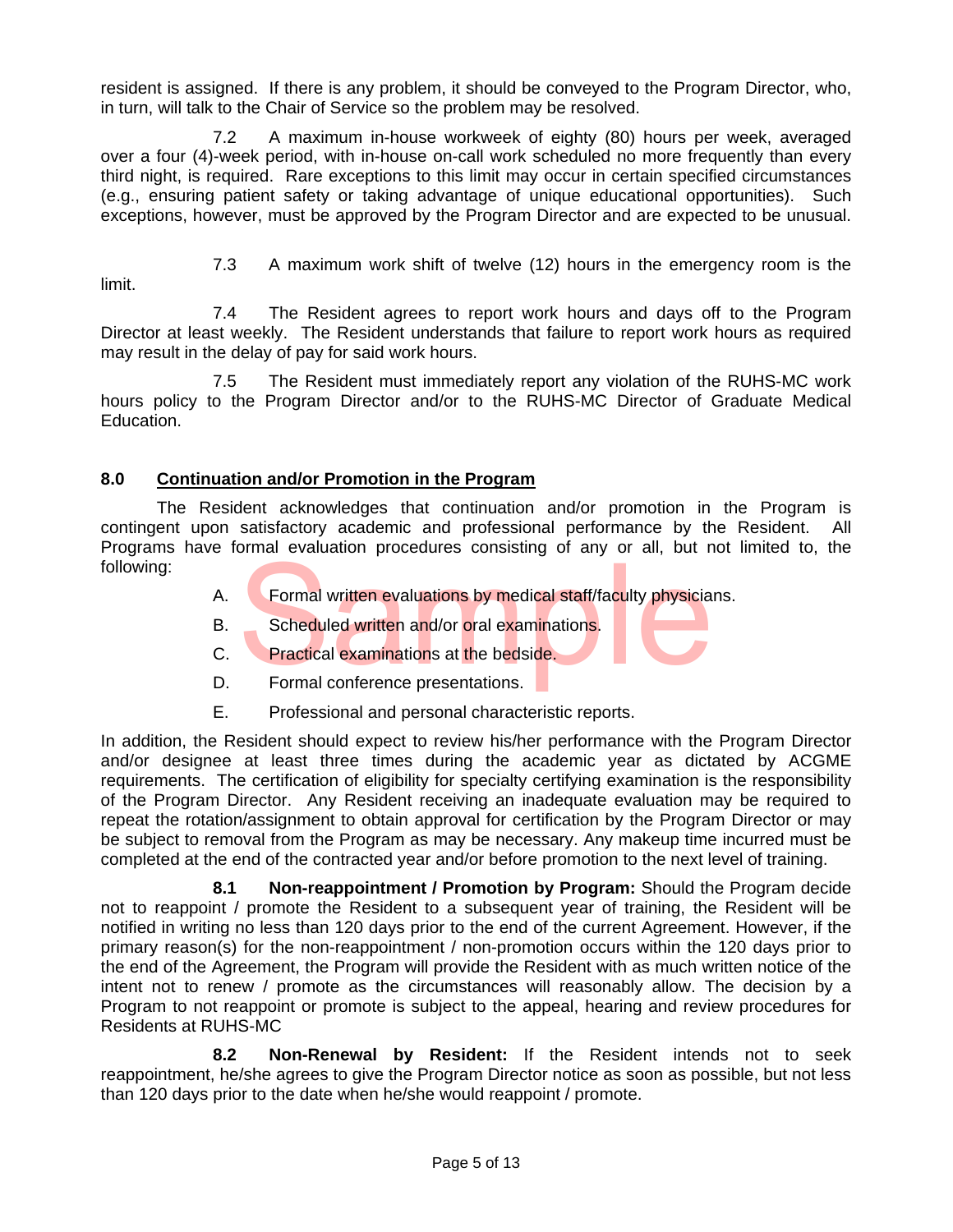## **9.0 Disciplinary Action**

 Academic related disciplinary action and due process policies and procedures are detailed in the Program Policy Manual and the Graduate Medical Education Policy Manual.

### **10.0 Compliance with Employment Requirements**

 Resident shall comply with all policies applicable to County of Riverside Fair Labor Standards Act (FLSA) exempt employees, including, but not limited to:

 A. the requirement that a Resident must complete an employee physical examination, including drug screening, prior to beginning employment. Failure to pass the employee pre-employment physical or drug screening may result in termination from the residency training program. The results of a positive drug screen will be subject to applicable legal reporting requirements.

B. Harassment, Discrimination, Parking, and Dress Code policies.

 C. the requirement that a Resident must undergo a Department of Justice background check prior to beginning employment. Failure to pass the background check process may result in termination from the residency training program.

## **11.0 Moonlighting**

Experience in the second year and above of training and above of training and above of training and program Director. All hours worked in moonlighting are included Resident and must conform to Section 7.0 "Maximum Work Hou Moonlighting is strictly prohibited for Residents in their first year of training. Moonlighting is generally prohibited for Residents in the second year and above of training unless specifically approved by the Program Director. All hours worked in moonlighting are included in the calculation of work hours for Resident and must conform to Section 7.0 "Maximum Work Hours and Days Off."

## **12.0 Other Professional Activities Outside of the Program**

Resident may only pursue outside activities of a professional nature if approved by their Program Director. This applies whether or not Resident is receiving compensation for participation in the outside professional activity.

#### **13.0 Job Functions**

 Residents, without the use of an intermediary (other than an interpreter) must be able to perform essential job functions that include, but are not limited to, those listed in Exhibit C, attached hereto and thereby incorporated herein.

**13.1 Disability Accommodation:** RUHS-MC provides reasonable accommodation to Residents with a disability. Reasonable accommodation may include, but is not limited to, a leave of absence or modification to a position, work environment, policy or procedure to enable a qualified individual with a disability to enjoy equal opportunity and/or to perform the essential functions of the position and meet the educational requirements of the training program. Requests for accommodation are to be submitted to the GME Office. Accommodation requests are evaluated on an individual basis as dictated by RUHS-MC and County Policies and Procedures.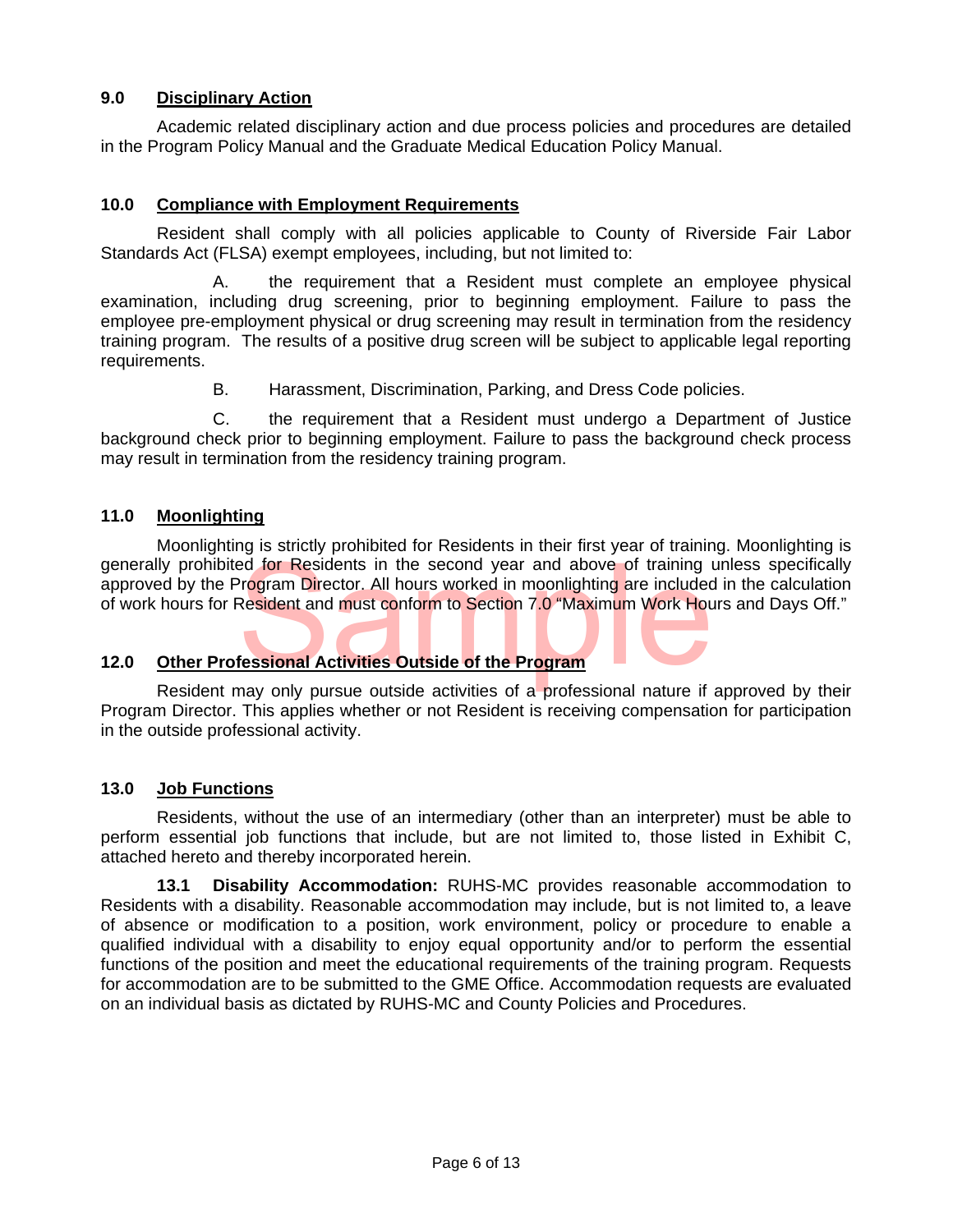## **14.0 Institutional Review Board (IRB)**

The Resident acknowledges that RUHS-MC has an IRB and agrees that no research activities will be conducted by Resident without prior approval of the IRB. Research is defined to include:

A. review of RUHS-MC medical records for collection of information/data for research purposes.

- B. performance of an experimental clinical study.
- C. conduct of a survey at RUHS-MC.

Additionally, the Resident agrees that no presentation or publication of research conducted at RUHS-MC will occur without submittal of the paper to the IRB for review and acknowledgement prior to the presentation or publication of such research.

#### **15.0 Program Closure**

In the event the Program is closed or there is a reduction in the total number of Residents in the Program, RUHS-MC will use its best efforts to allow the Resident to complete Program at RUHS-MC. In the event that continuation of the Program is untenable by RUHS-MC, RUHS-MC will utilize its best efforts to transfer the Resident to a comparable program.

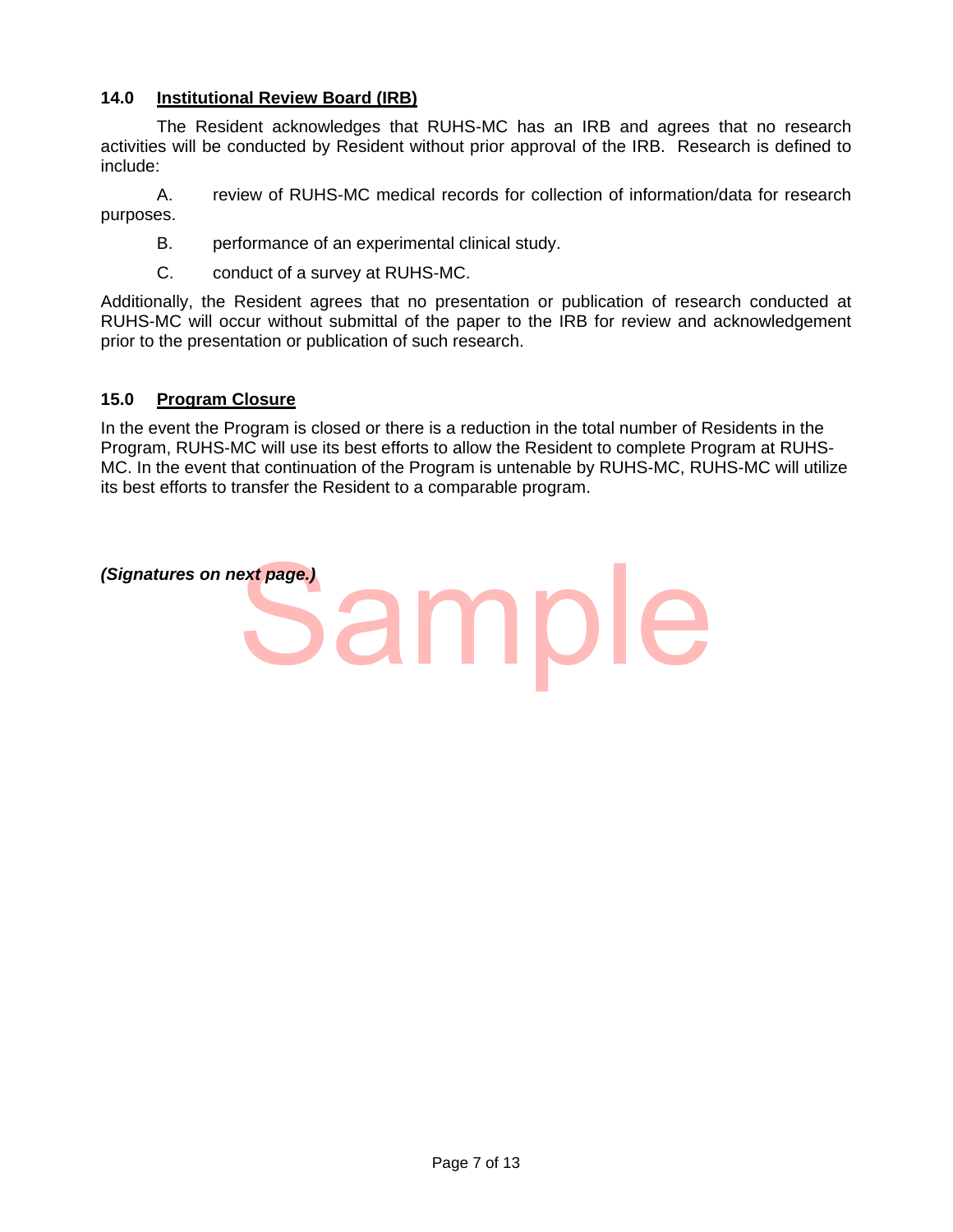## **IN WITNESS WHEREOF, THE UNDERSIGNED HAVE EXECUTED THIS AGREEMENT AS OF THE EFFECTIVE DATE OF HIRE.**

#### **Approved:**

RUHS-MC

COUNTY RESIDENT

\_\_\_\_\_\_\_\_\_\_\_\_\_\_\_\_\_\_\_\_\_\_\_\_\_\_\_\_\_\_\_\_ \_\_\_\_\_\_\_\_\_\_\_\_\_\_\_\_\_\_\_\_\_\_\_\_\_\_\_\_\_\_\_\_ Daniel I. Kim, MD Designated Institutional Official **Resident Physician** Director of Medical Education

\_\_\_\_\_\_\_\_\_\_\_\_\_\_\_\_\_\_\_\_\_\_\_\_\_\_\_\_\_\_\_\_

Program Director

# Sample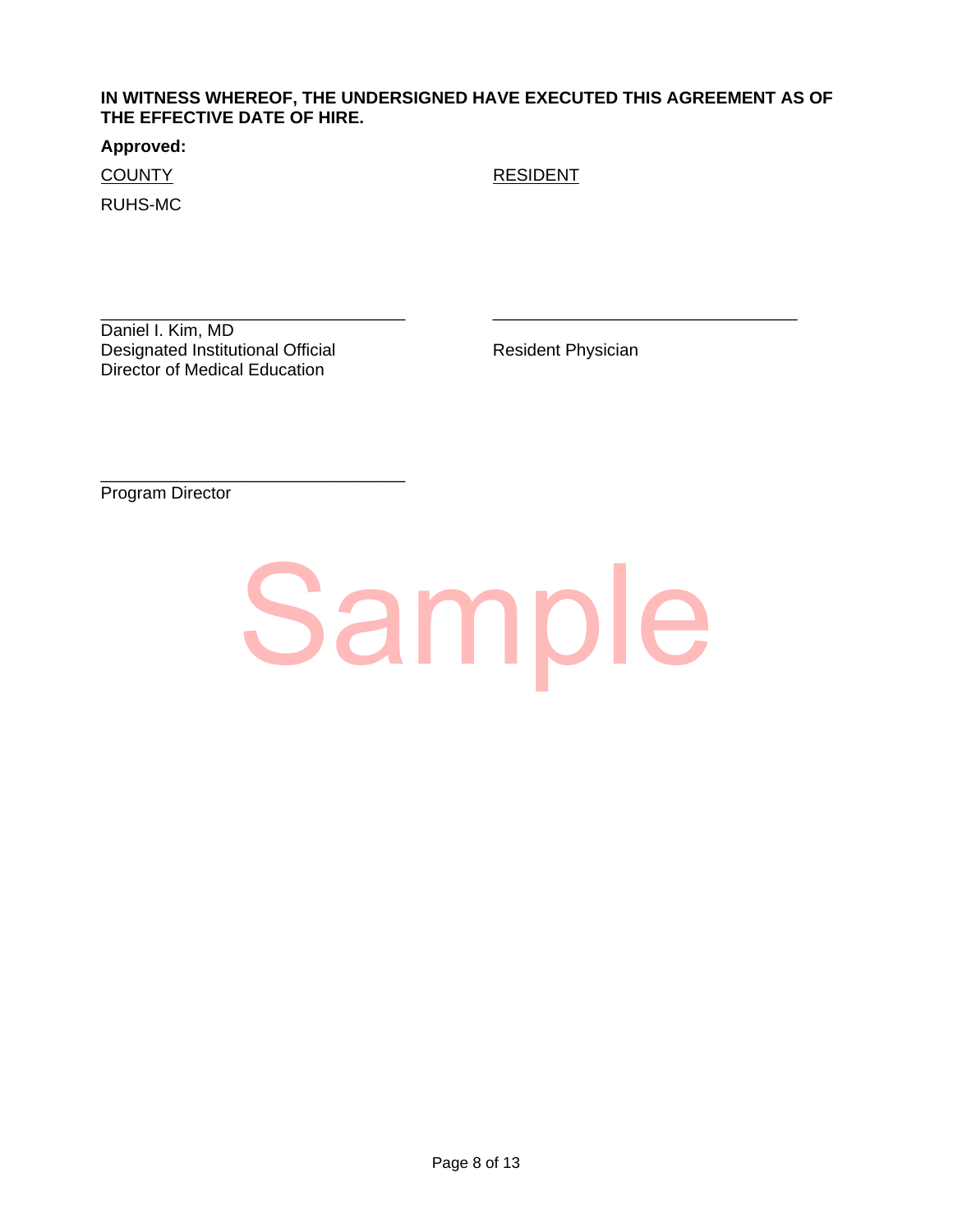## **Exhibit A**

## **Benefits**

Resident will receive the following benefits, subject to the same conditions applicable to RUHS-MC FLSA exempt employees and the terms and conditions of the County of Riverside's current benefit plans and/or policies. The benefits listed below may be modified unilaterally by RUHS-MC from time to time:

## **1.0 Health and Dental Insurance**

The RUHS-MC Human Resources will inform the Residents of various medical and dental insurance plans and options at the earliest opportunity in order that Residents may enroll early in an appropriate insurance plan. RUHS-MC will provide a flexible benefits health care allowance which may be applied towards the cost of the Resident's chosen medical plan. Counseling services are available through Employee Assistance Services (EAS). Health insurance coverage shall begin the first day of appointment after a plan has been selected by the Resident.

## **2.0 Worker's Compensation**

RUHS-MC will provide Worker's Compensation Insurance to the Resident, consistent with RUHS-MC's benefits program.

## **3.0 Long Term Disability**

n Disability<br>
Disability insurance is provided by RUHS-MC for the term of<br>
nability to perform duties as a Resident due to a disability.<br>
It to the Resident.<br>
ccidental Death and Dismemberment Insurance Long Term Disability insurance is provided by RUHS-MC for the term of this agreement in the event of an inability to perform duties as a Resident due to a disability. This coverage is provided at no cost to the Resident.

# **4.0 Life and Accidental Death and Dismemberment Insurance**

Life and Accidental Death and Dismemberment Insurance is provided by RUHS-MC for the term of this agreement at no cost to the Resident.

## **5.0 Retirement**

While employed with RUHS-MC Residents will be required to participate in the County of Riverside Temporary/Part-Time Employee 401A retirement plan. Both the employee and the County make contributions into the plan in lieu of Social Security.

## **6.0 Paid Leave**

 6.1 Resident is entitled to fifteen (15) working days of vacation time per year, with full pay, upon assignment of vacation by the Program Director. Resident may not take more than 15 working days of vacation per year. This time is cumulative and, alternatively, may be taken as equivalent pay at the end of tenure.

6.2 Resident is entitled to five (5) paid working days for Continuing Medical Education (CME) leave annually. CME leave is not cumulative and may not be taken as equivalent pay at the end of tenure.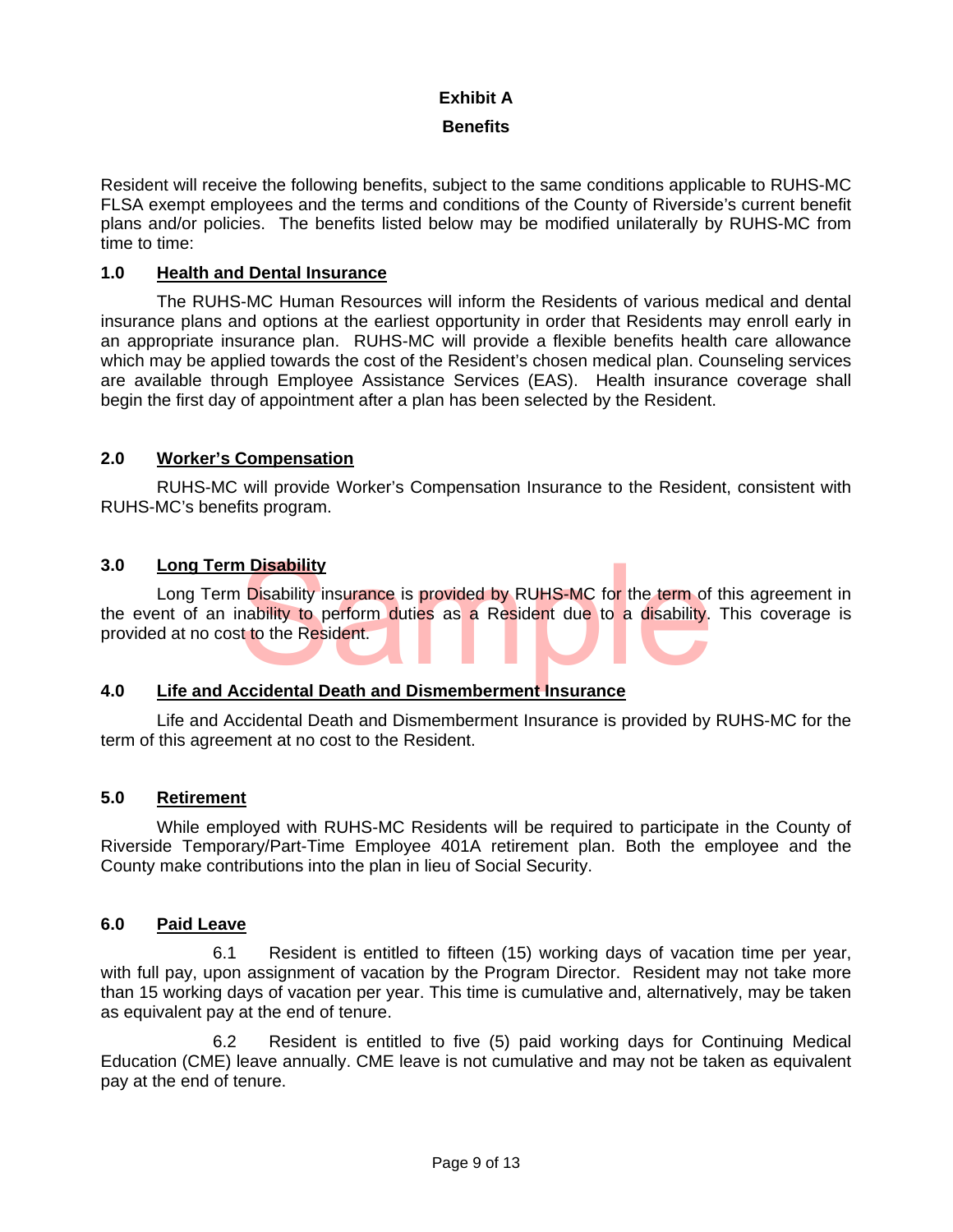6.3 Resident is entitled to all County holidays. Resident will be entitled to earn eight (8) hours of paid compensatory time off for each County holiday worked. Compensatory time off must be taken off during the same academic year as compensatory time accrued and upon request and approval of the Program Director. This time is cumulative and, alternatively, may be taken as equivalent pay at the end of tenure.

 6.4 Resident is entitled to accrue four (4) hours per pay period of paid sick leave. Resident may take accrued sick leave off for illness, family illness or injury or bereavement as stated in the County of Riverside policies. Emergency, grief, or a medical leave shall be granted on an individual basis and handled as a team effort. Sick leave may not be taken as equivalent pay at the end of tenure. In the event of sick leave or emergency leave, notification to personnel directly affected by the Resident's absence, the appropriate Chair of Service, and the Resident Program Coordinator is required.

 6.5 Any ACGME Medical Education Regulations allowing leave from the GME Program will supercede all County of Riverside leave policies and benefits, as applicable.

 6.6 It is the intent that Residents will not be required to make up call that would be encountered normally during vacation time.

 6.7 The Resident will be required to make-up any leave time in excess of the fifteen (15) working days of vacation and five (5) CME leave days permitted per year prior to advancing to the next program year or completion of the residency program, as applicable.

# **7.0 Unpaid Leave**

Experience is entitled to benefits under the County of Rive<br>of (FMLA), as may be amended from time to time. Other may be granted with the approval of the Program Director, correction Regulations, as applicable, only after The Resident is entitled to benefits under the County of Riverside Family and Medical Leave Act (FMLA), as may be amended from time to time. Other medical or personal unpaid leave may be granted with the approval of the Program Director, consistent with the ACGME Medical Education Regulations, as applicable, only after the Resident has exhausted all of his/her benefits. The Resident expressly acknowledges that additional training after a leave of absence may be needed for successful completion of Program Requirements and/or for Board certification requirements. The amount of sick leave, leave of absence, or disability time that will necessitate prolonging the training time for the Resident shall be determined by the Program Director and the requirements of the ACGME, the appropriate specialty RRC and/or certifying Board, as applicable The Program will provide Residents with a written policy on how missed time on leave of absence could affect meeting criteria for completion of the residency program as well as information on how lost time could affect eligibility to sit for board certification exams.

# **8.0 Professional Liability Insurance**

RUHS-MC agrees to provide professional liability insurance coverage for the Resident while the Resident is engaged in clinical and other educational activities on behalf of RUHS-MC during his/her training in the Program. Such coverage will provide legal defense and protection against awards from claims reported or filed during or after the completion of the Program if, and only if, the alleged acts or omissions of the Resident are within the scope of the Program. The coverage provided will be consistent with the County of Riverside professional liability coverage provided to other medical and professional practitioners.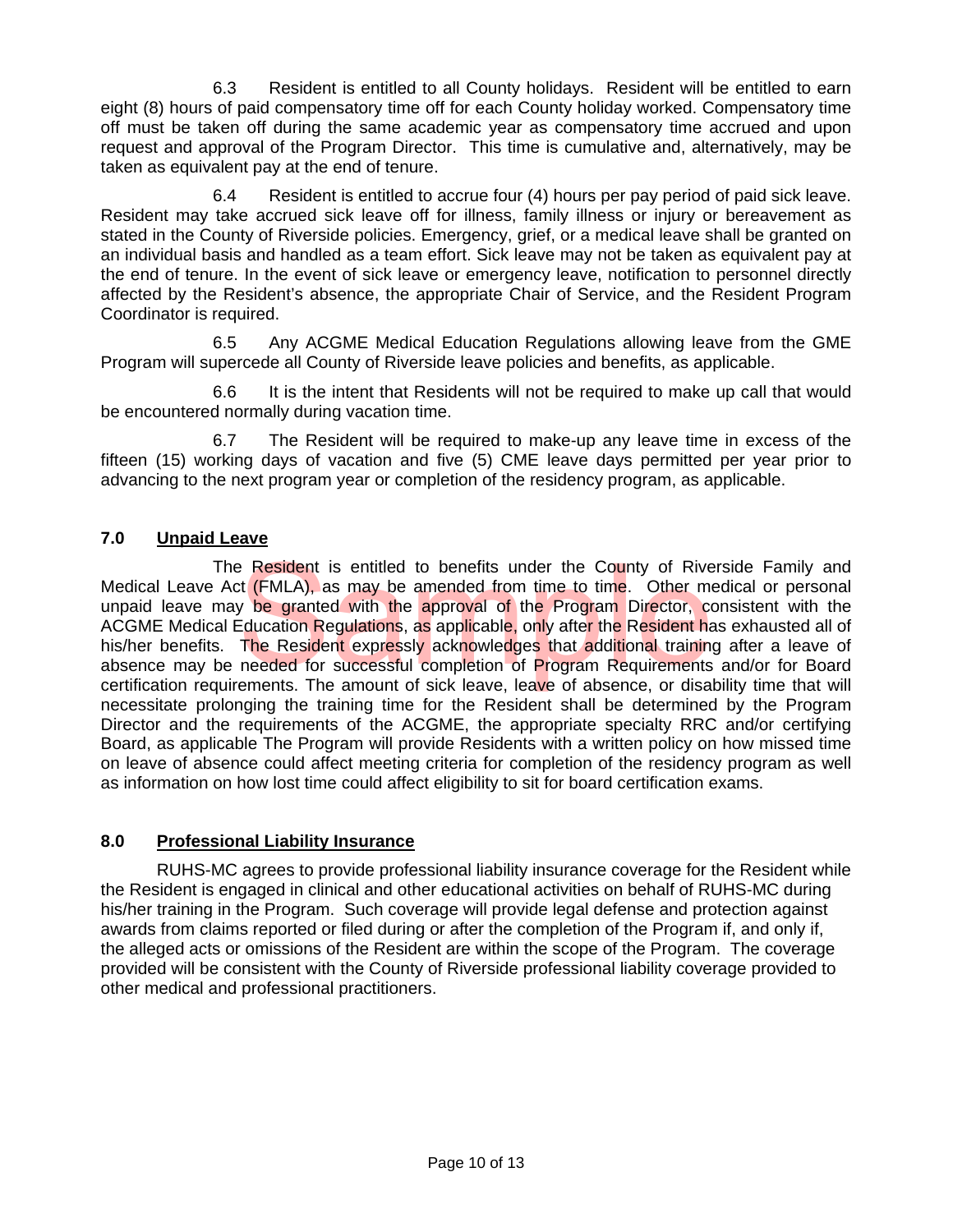## **Exhibit B**

## **Written Release by Mutual Consent**

(This proviso to be completed only in the case of a Written Release of Mutual Consent.) The parties hereby mutually consent to the release of their contractual obligations, as of the

\_\_\_\_\_\_\_\_\_\_\_\_\_\_\_\_\_\_\_\_\_\_\_\_\_\_\_\_\_ day of \_\_\_\_\_\_\_\_\_\_\_\_\_\_\_\_\_\_\_\_\_\_\_\_\_\_\_\_, 20\_\_\_\_\_\_.

COUNTY RESIDENT

RUHS-MC

\_\_\_\_\_\_\_\_\_\_\_\_\_\_\_\_\_\_\_\_\_\_\_\_\_\_\_\_\_\_\_\_ \_\_\_\_\_\_\_\_\_\_\_\_\_\_\_\_\_\_\_\_\_\_\_\_\_\_\_\_\_\_\_\_ Daniel I. Kim, MD Designated Institutional Official **Resident Physician** Director of Medical Education

\_\_\_\_\_\_\_\_\_\_\_\_\_\_\_\_\_\_\_\_\_\_\_\_\_\_\_\_\_\_\_\_

Program Director

Sample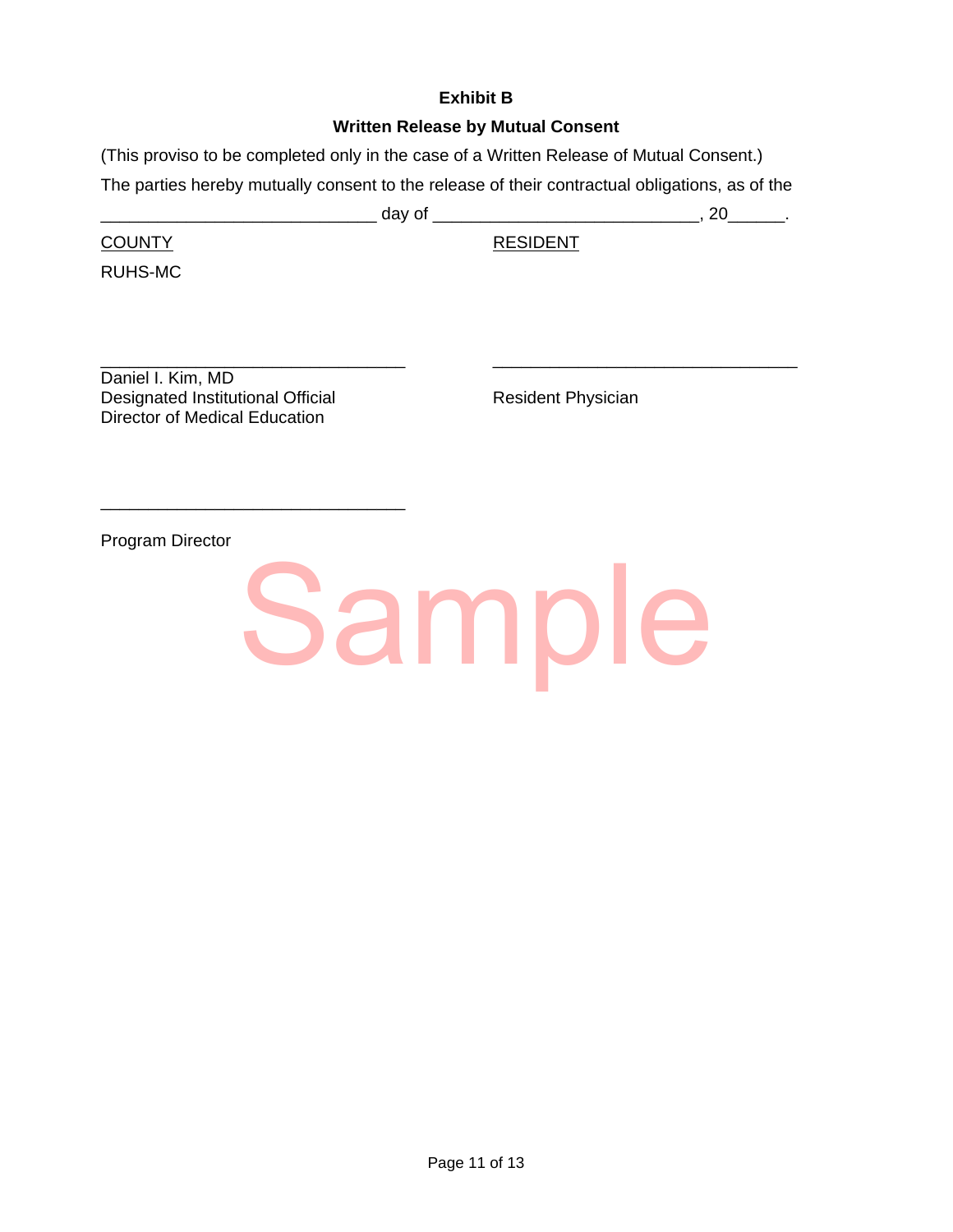# **Exhibit C**

## **INTERN/RESIDENT REQUIRED JOB FUNCTIONS**

- Perform a complete history and perform a physical examination including pelvic exam.
- Perform an electrocardiogram, venipuncture, dressing change, IM & SC injections, intravenous catheter, suture removal and other procedures not requiring specific consent of the patient.
- Use sterile techniques and universal precautions.
- Perform cardiopulmonary resuscitation.
- Write orders for therapeutic agents on the RUHS-MC Formulary for patients.
- Write orders, including diagnostic procedures or consultations requested by members of the Medical Staff.
- Wear protective clothing and respiratory equipment for care of patients with communicable diseases and/or immuno-compromised patients.
- Move throughout the clinical and RUHS-MC sites to address routine and emergent patient care needs.
- Assist at surgical operations and perform outpatient procedures, with the administration of general anesthesia, regional anesthesia, conscious sedation, and pain management procedures.
- ate with patients and staff, verbally and otherwise, in a manner<br>all judgment and good listening skills and is appropriate for<br>the timely, consistent and reliable follow-up on patient care<br>results, patient telephone calls, • Communicate with patients and staff, verbally and otherwise, in a manner that exhibits good professional judgment and good listening skills and is appropriate for the professional setting.
- Demonstrate timely, consistent and reliable follow-up on patient care issues, such as laboratory results, patient telephone calls, and other requests.
- Input and retrieve computer data through a keyboard and read a computer screen.
- Read charts and monitors.
- Perform documentation procedures, such as dictation, progress notes and discharge summaries, in a timely manner.
- Provide health education to patients and obtain consents for procedures in which the Resident will participate.
- Manage multiple patient care duties simultaneously.
- Make judgments and decisions regarding complicated, undifferentiated disease presentations, in a timely manner, in emergency, ambulatory, and hospital settings.
- Demonstrate organizational skills required to care for four to ten (4-10) or more outpatient cases per half day (depending upon year level of training).
- Residents at all GME levels must be able to take call for the rotational services that require inpatient admissions and work patient care shifts of up to twenty-four (24) hours with an additional four (4) hours for patient hand offs.
- Present well-organized case presentations to other physicians or supervisors and function as a dependable member of the health care delivery team.
- Participate in, and satisfactorily complete, all required rotations, including longitudinal rotations and clinic rotations.